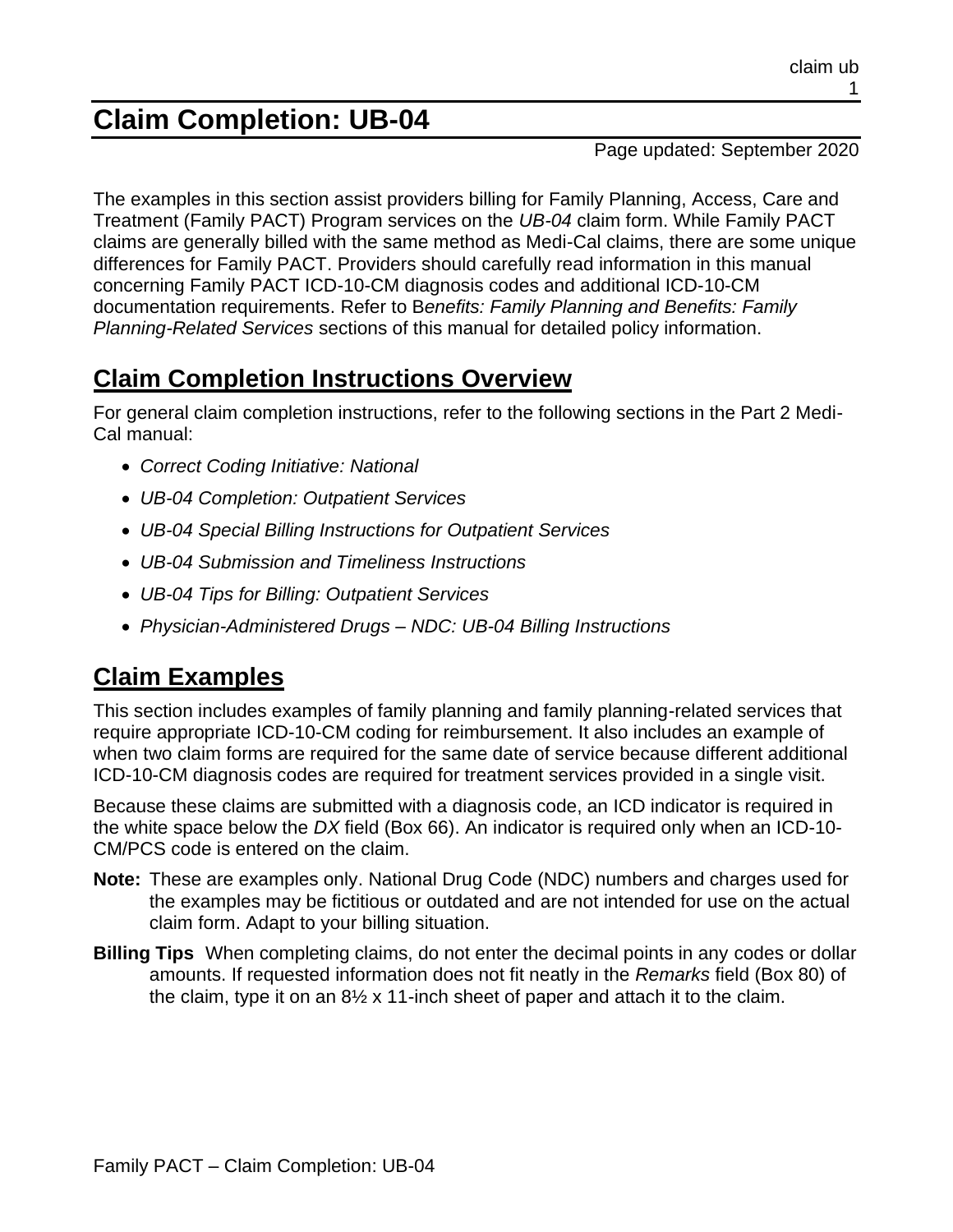## **Office visit, pregnancy test, symptomatic urinary tract infection (UTI) diagnostic test and onsite dispensing**

[‹‹I](#page-15-0)n this example, a client has an initial family planning visit at a community clinic including a pregnancy test which was negative. The client complains of dysuria, so a point-of-care urine dipstick (without microscopy) is done. The client receives counseling about all contraceptive methods. The clinician dispenses 13 cycles of oral contraceptives as her primary method of family planning, with condoms as a back-up method and 3 days of ciprofloxin tablets for a presumptive UTI. The total time of the clinician visit is 32 minutes, including time for charting in the medical record.

The health educator, under direct supervision of the clinician, provides individual orientation to Family PACT, which includes information on the scope of the program, family planning methods, and select family planning-related conditions[.››](#page-15-1)

Both the product ID qualifier (N4) and National Drug Code (NDC) are required on the claim because the oral contraceptive dispensed (claim line 4) is a "physician-administered" drug. Providers enter the product ID qualifier/NDC number immediately followed by the unit of measure/numeric quantity for the contraceptive in the Description field (Box 43). HCPCS codes for contraceptive supplies are exempt from being billed in connection with an NDC.

#### **Notes:**

- Unit of measure and numeric quantity are optional. Absence of these two elements will not result in claim denial.
- Section 340B drugs may be billed on the same claim as non-340B drugs, but the 340B drugs must include modifier UD with the applicable HCPCS and NDC codes. Refer to the appropriate Part 2 manual section *Physician-Administered Drugs – NDC: UB-04 Billing Instructions* for details on NDC and 340B billing requirements.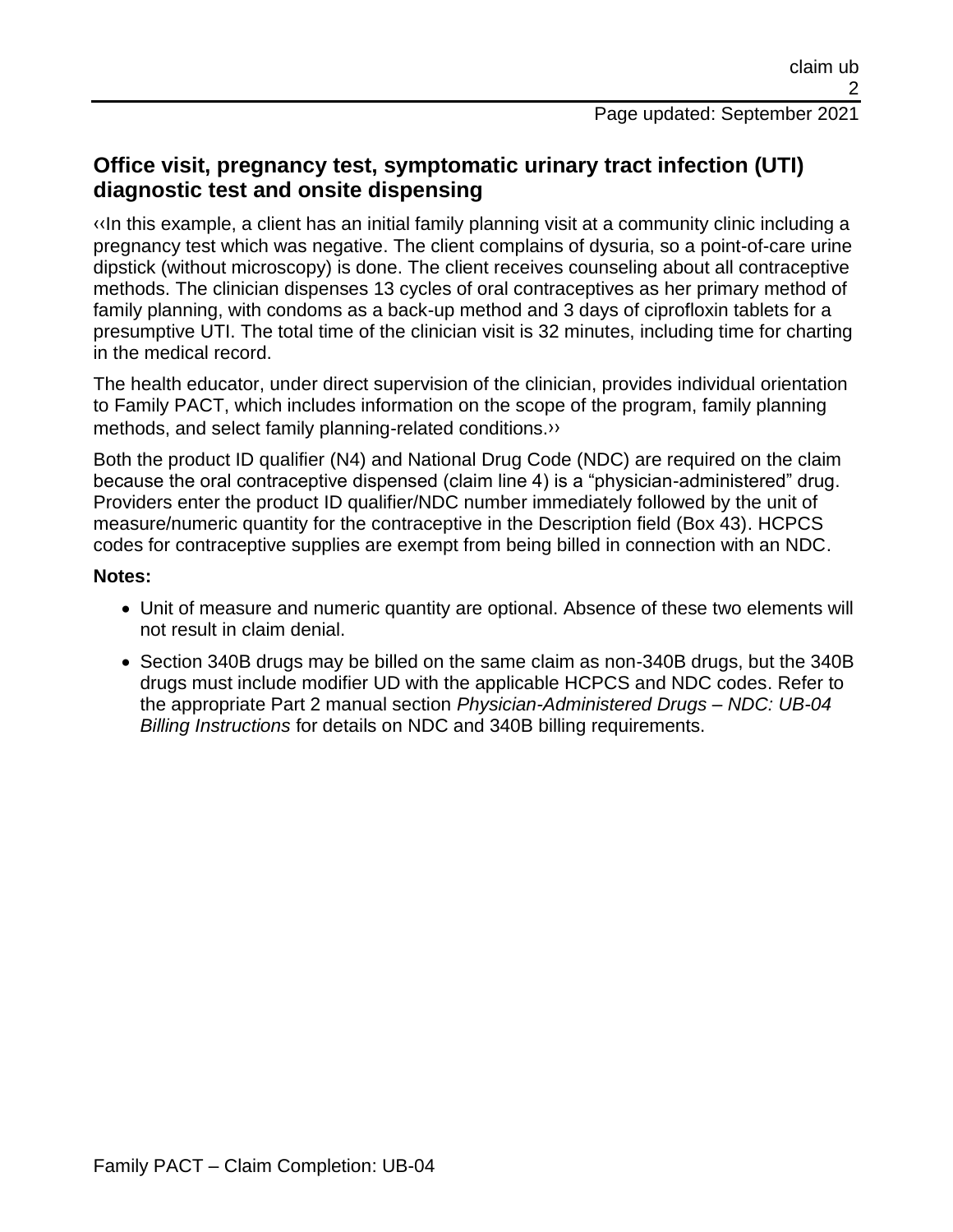#### Figure 1: Example form for office visit, pregnancy test, symptomatic urinary tract infection (UTI) diagnostic test and onsite dispensing

| 42 REV. CD.    | 43 DESCRIPTION                               | 44 HCPCS / RATE / HIPPS CODE | 45 SERV. DATE | 46 SERV. UNITS | 47 TOTAL CHARGES | 48 NON-COVERED CHARGES | 49 |
|----------------|----------------------------------------------|------------------------------|---------------|----------------|------------------|------------------------|----|
|                | <b>OFFICE VISIT. NEW</b>                     | 99203                        | 100115        |                | 65 00            |                        |    |
|                | <b>PREGNANCY TEST</b>                        | 81025                        | 100115        |                | 10:00            |                        |    |
|                | <b>UA DIPSTICK W/OUT MICROSCOPY</b>          | 81002                        | 100115        |                | 8:00             |                        |    |
|                | N400062190115UN000013000                     | S4993                        | 100115        | 13             | 156 00           |                        |    |
|                | N101234567891UN000001000                     | <b>S5000</b>                 | 100115        |                | 5 28             |                        |    |
|                | <b>MALE CONDOMS</b>                          | A4267                        | 100115        | 35             | 10.78            |                        |    |
|                | <b>INDIVIDUAL ORIENTATION TO FPACT S9445</b> |                              | 100115        |                | 15:00            |                        |    |
| 《〈 $^{\rm 23}$ | PAGE<br>ОF                                   | <b>CREATION DATE</b>         |               | TOTALS I       | 270 06           |                        |    |



As indicated in the *Remarks* field (Box 80) above, on an 8½ x 11-inch sheet of paper, document the following and attach to the claim:

- L4: norgestimate and ethinyl estradiol 13 packs at \$12.00 equals \$156.00
- L5: ciprofloxin number 6 250 mg at \$.38 equal \$2.28 plus cdf at \$3.00 equals \$5.28
- L6: male condoms number 35 at \$.28 equals \$9.80 plus cdf at \$.98 equals \$10.78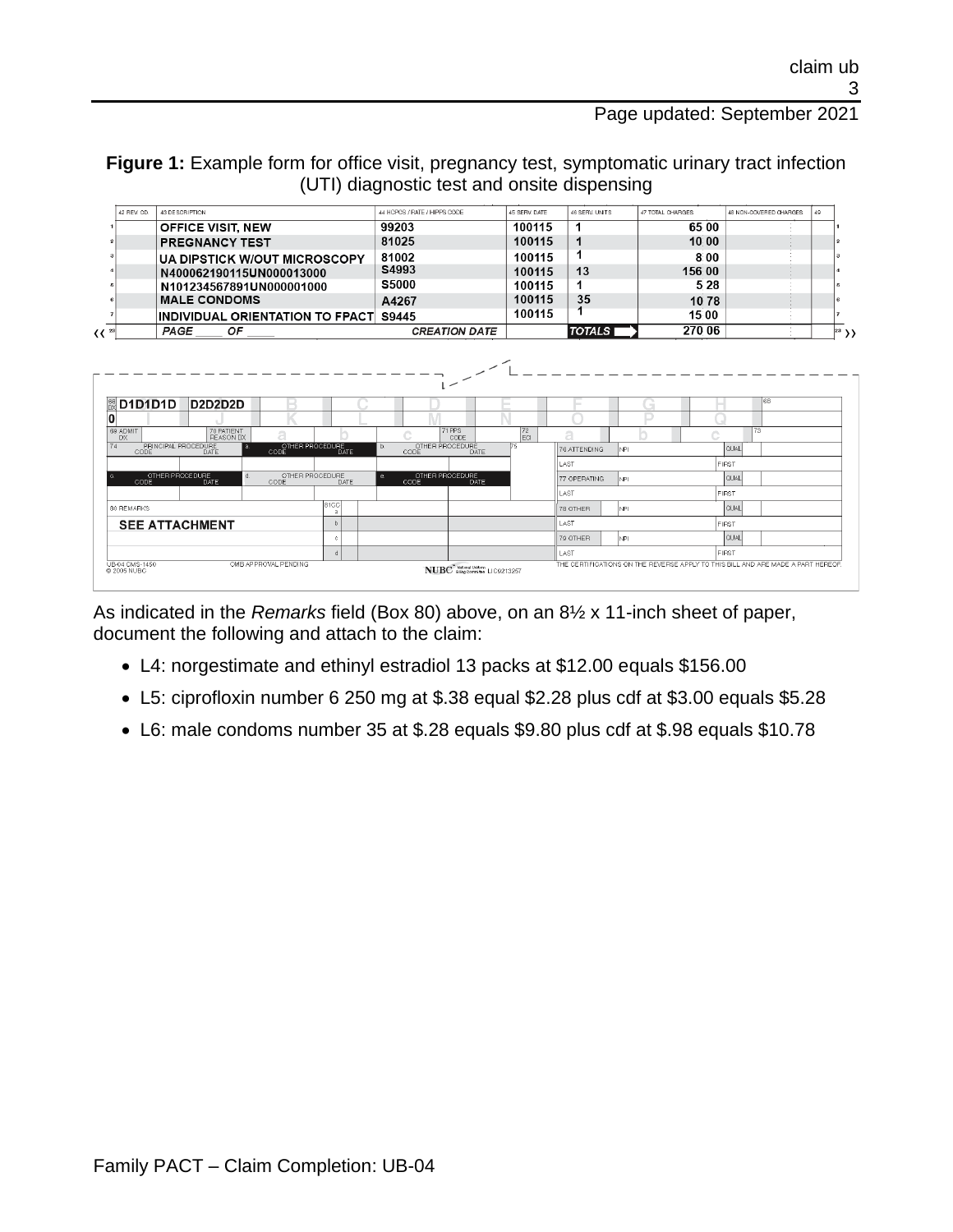## **Facility claim for a bilateral tubal ligation performed at a surgery center**

In this example, a pregnancy test is performed onsite, followed by a tubal ligation. The outpatient surgery center bills for supplies and the necessary treatment and recovery rooms required for the surgery on a *UB-04* claim form. (The surgeon submits a *CMS-1500* claim form.)

The referring provider must be an enrolled Family PACT provider and must ensure that the Medi-Cal non-Family PACT rendering provider and the facility have received a copy of the client's *Consent Form* (PM 330). A *Consent Form* (PM 330) must be attached to the hard copy claim form by the rendering provider. Enter the referring provider's NPI in Box 76, and the rendering provider's NPI in Box 77.

[‹‹](#page-15-0)**Figure 2:** Example of facility claim for a bilateral tubal ligation performed at a surgery cente[r››](#page-15-1)

| 42 REV. CD.                                                             | 43 DESCRIPTION      |                                  |                              |                   | 44 HCPCS / RATE / HIPPS CODE |                                        | 45 SERV. DATE | 46 SERV. UNITS |                     | 47 TOTAL CHARGES |              | 48 NON-COVERED CHARGES | 49 |
|-------------------------------------------------------------------------|---------------------|----------------------------------|------------------------------|-------------------|------------------------------|----------------------------------------|---------------|----------------|---------------------|------------------|--------------|------------------------|----|
|                                                                         |                     | <b>BILAT TL, LAPSCOPE W/CLIP</b> |                              |                   | 58671UB                      |                                        | 100115        | 1              |                     | 150:00           |              |                        |    |
|                                                                         |                     | <b>PREGNANCY TEST-URINE</b>      |                              |                   | 81025                        |                                        | 100115        | 1              |                     | 10:00            |              |                        |    |
|                                                                         |                     | <b>USE OF OPERATING ROOM</b>     |                              |                   | Z7506                        |                                        | 100115        | 1              |                     | 200 00           |              |                        |    |
|                                                                         |                     | <b>USE OF RECOVERY ROOM</b>      |                              |                   | Z7512                        |                                        | 100115        | 1              |                     | 3000             |              |                        |    |
|                                                                         |                     |                                  |                              |                   |                              |                                        |               |                |                     |                  |              |                        |    |
|                                                                         |                     |                                  |                              |                   |                              |                                        |               |                |                     |                  |              |                        |    |
|                                                                         | PAGE                | OF                               |                              |                   |                              | <b>CREATION DATE</b>                   |               | <b>TOTALS</b>  |                     | 390:00           |              |                        |    |
|                                                                         |                     |                                  |                              |                   |                              |                                        |               |                |                     |                  |              |                        |    |
| <b>D1D1D1D</b>                                                          |                     |                                  |                              |                   |                              |                                        |               |                |                     |                  |              | 68                     |    |
| DX                                                                      |                     | 70 PATIENT<br><b>REASON DX</b>   | ā                            |                   |                              | 71 PPS<br>CODE                         | 72<br>l ECI   | a              |                     |                  |              | 73                     |    |
| CODE                                                                    | PRINCIPAL PROCEDURE | $\overline{a}$<br>DATE           | OTHER PROCEDURE<br>CODE DATE |                   | $b$<br>CODE                  | OTHER PROCEDURE<br><b>DATE</b>         | 75            | 76 ATTENDING   | PP 2345678901       |                  | <b>QUAL</b>  |                        |    |
|                                                                         |                     |                                  |                              |                   |                              |                                        |               | LAST           |                     |                  | FIRST        |                        |    |
|                                                                         | OTHER PROCEDURE     | đ.<br>DATE                       | OTHER PROCEDURE<br>CODE      | DATE.             | $\theta$ .                   | OTHER PROCEDURE<br>CODE<br><b>DATE</b> |               | 77 OPERATING   | <b>NP1234567890</b> |                  | <b>QUAL</b>  |                        |    |
|                                                                         |                     |                                  |                              |                   |                              |                                        |               | LAST           |                     |                  | <b>FIRST</b> |                        |    |
|                                                                         |                     |                                  |                              | <b>81CC</b><br>-a |                              |                                        |               | 78 OTHER       | NPL.                |                  | <b>QUAL</b>  |                        |    |
|                                                                         |                     | <b>CONSENT FORM PM330 IS</b>     |                              | $\mathbf{r}$      |                              |                                        |               | LAST           |                     |                  | FIRST        |                        |    |
| 66<br>DX<br>O<br>69 ADMIT<br>74<br><b>80 REMARKS</b><br><b>ATTACHED</b> |                     |                                  |                              | <b>C</b>          |                              |                                        |               | 79 OTHER       | NPI.                |                  | <b>QUAL</b>  |                        |    |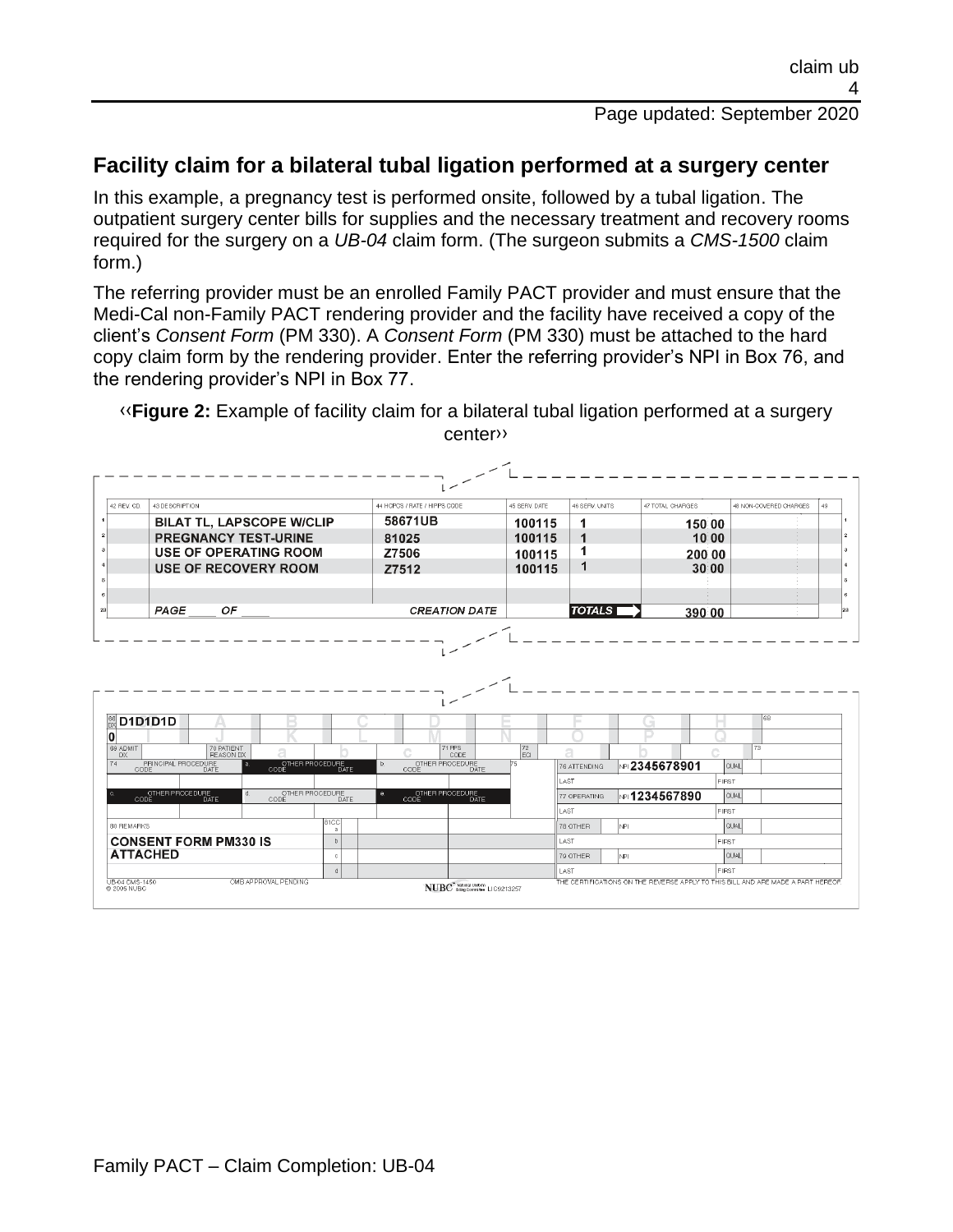### **Dispensing supplies, collection and handling of blood specimen, and inhouse lab work (an additional ICD-10-CM diagnosis code is required)**

[‹‹I](#page-15-0)n this example, the services performed in a hospital outpatient department include an initial visit for contraception with a complete client history, a blood pressure check and contraceptive and sexually transmitted infection (STI) counseling. Total clinician time is 35 minutes. Point-of-care laboratory work includes a pregnancy test and dipstick urinalysis for vague symptoms suspicious for a UTI.

To screen for HIV and syphilis a blood specimen is collected in the office and sent to an outside laboratory. Foam, condoms and a sample pack of oral contraceptives (at no charge) are dispensed. The client also receives a written prescription for an antibiotic for the UTI[.››](#page-15-1)

The *Remarks* field (Box 80) must include a required statement that lists dispensed supplies and indicates the blood specimen was sent to an unaffiliated lab.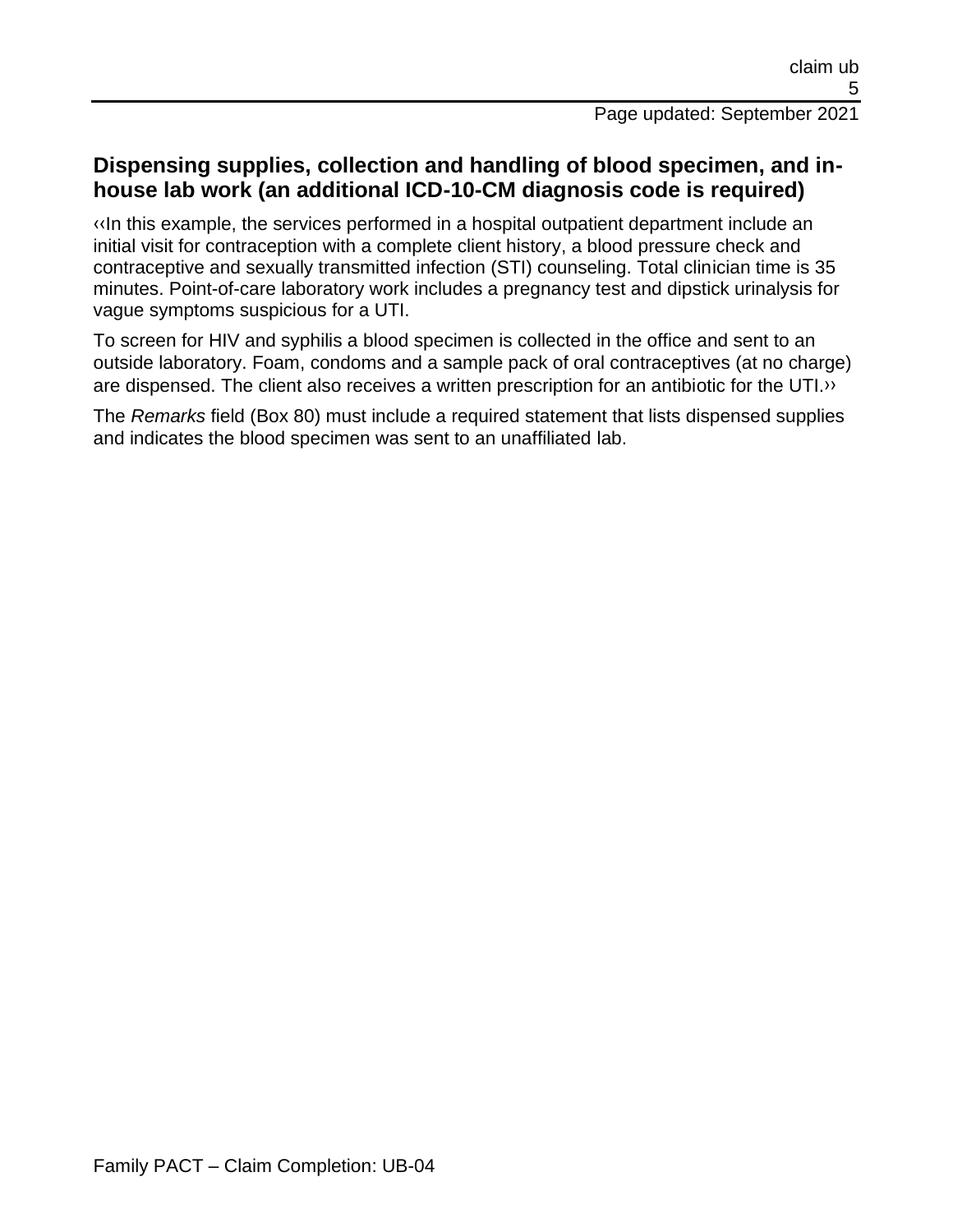**Figure 3:** Example form for dispensing supplies, collection and handling of blood specimen, and in-house lab work

| 42 REV. CD. | 43 DESCRIPTION                    | 44 HCPCS / RATE / HIPPS CODE | 45 SERV. DATE | 46 SERV UNITS | 47 TOTAL CHARGES | 48 NON-COVERED CHARGES | 49 |
|-------------|-----------------------------------|------------------------------|---------------|---------------|------------------|------------------------|----|
|             | <b>OFFICE VISIT, NEW</b>          | 99203                        | 100115        |               | 80 00            |                        |    |
|             | <b>PREGNANCY TEST</b>             | 81025                        | 100115        |               | 10:00            |                        |    |
|             | URINE DIPSTICK                    | 81002                        | 100115        |               | 800              |                        |    |
|             | <b>CONDOMS, MALE</b>              | A4267                        | 100115        | 20            | 6 16             |                        |    |
|             | <b>SPERMICICAL GEL/JELLY/FOAM</b> | A4269U1                      | 100115        | 30            | 693              |                        |    |
|             |                                   |                              |               |               |                  |                        |    |
|             | <b>PAGE</b><br>ОF                 | <b>CREATION DATE</b>         |               | <b>TOTALS</b> | 111:09           |                        |    |



As indicated in the *Remarks* field (Box 80) above, on an 8½ by 11-inch sheet of paper, document the following and attach to the claim:

- L5: foam at .21 times 30 gm equal 6.30 plus CDF .63 equals \$6.93
- L4: male condoms at .28 times 20 equal \$5.60 plus CDF .56 equals \$6.16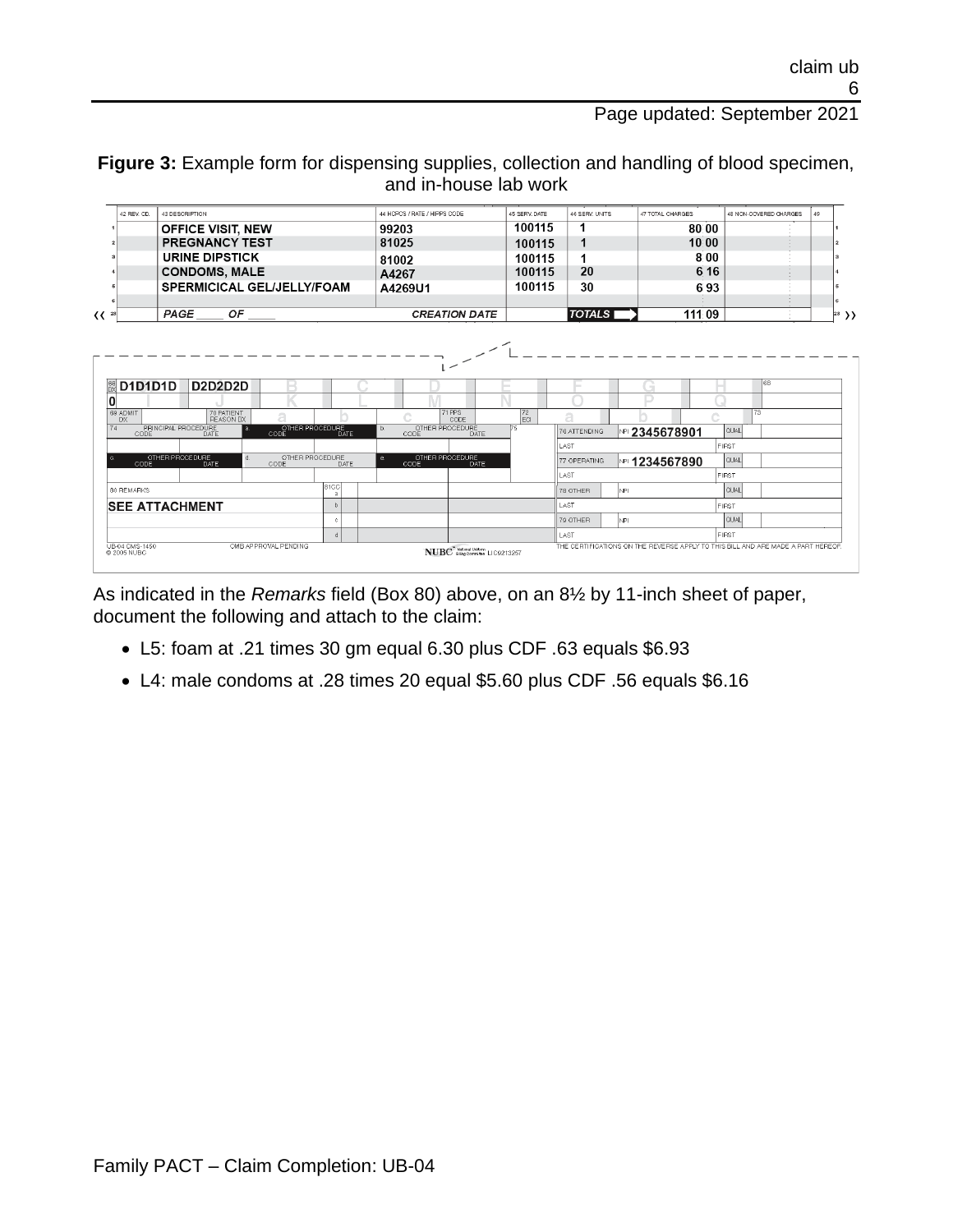## **Outpatient facility for removal and insertion of an intrauterine device (IUD) (client referred by a Family PACT provider)**

In this example, the established client is referred by her Family PACT provider to a nearby Medi-Cal Nurse Practitioner (NP). The NP, who works under the supervision of a physician, removed the client's intrauterine copper contraceptive that has been in place for 10 years. The client has no plans for childbearing and wants a new IUD. Enter the referring provider's NPI in Box 76, the supervising physician's NPI in Box 77, and enter the name of the NP, title, and the individual NPI number in Box 80.

Both the product ID qualifier (N4) and National Drug Code (NDC) are required on the claim because the intrauterine copper contraceptive dispensed (claim line 3) is a "physicianadministered" drug. Providers enter the product qualifier/NDC number immediately followed by the unit of measure/numeric quantity for the contraceptive in the Description field (Box 43). (Refer to Part 2, Medi-Cal manual section *Physician-Administered Drugs – NDC: UB-04 Billing Instructions* for help.)

**Note:** Unit of measure and numeric quantity are optional. Absence of these two elements will not result in claim denial.



[‹‹](#page-15-0)**Figure 4:** Example form for outpatient facility for removal and insertion of an intrauterine device (IUD) [››](#page-15-1)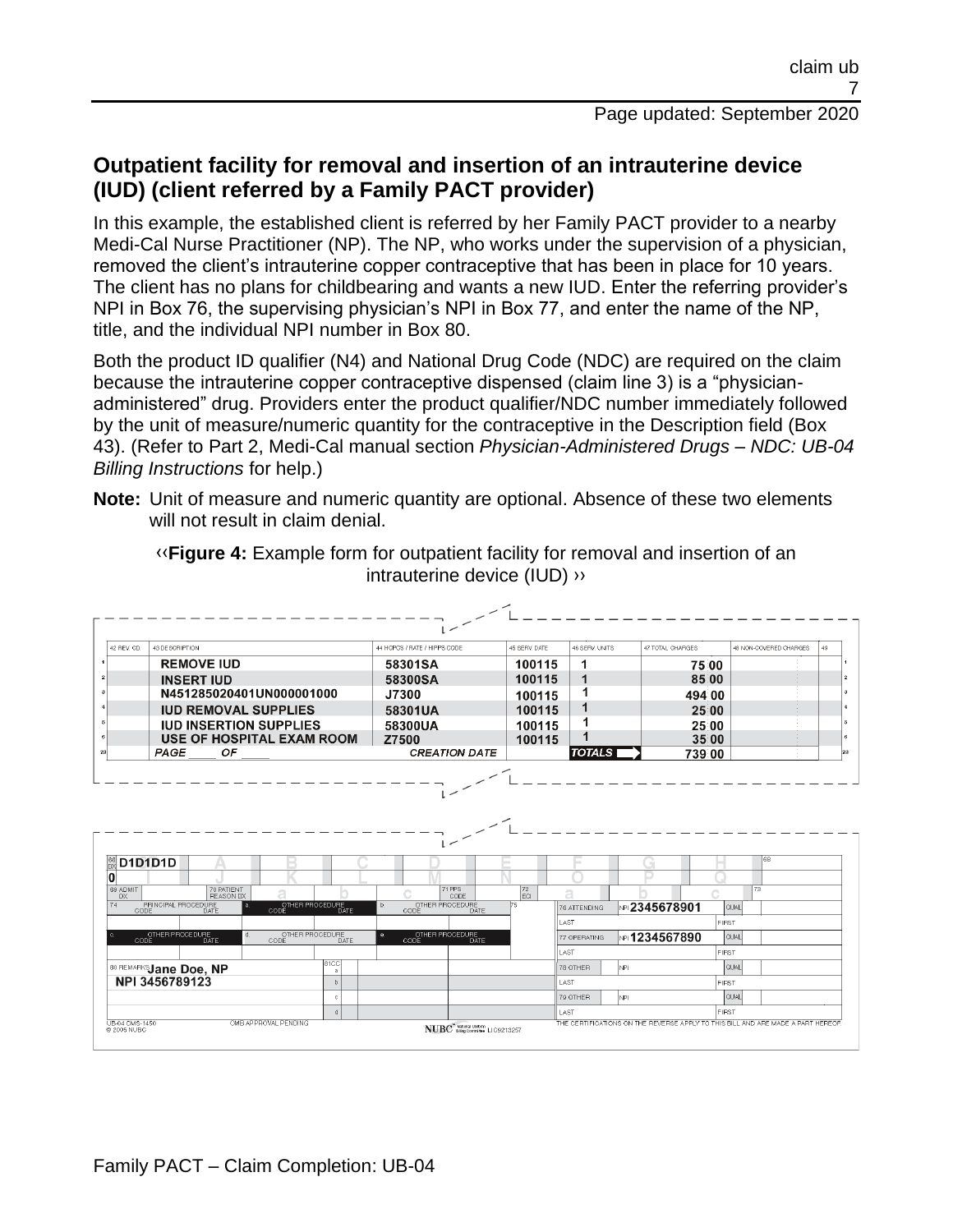### **Contraceptive patch user with symptoms of burning upon urination, and partner reports exposure to a sexually transmitted infection (STI) (two claim forms required)**

[‹‹I](#page-15-0)n this example, an established client, who is seen for a refill of contraceptive patches, reports that she has burning upon urination and that her partner has been exposed to chlamydia. The clinician performs a urine microscopy which shows numerous white blood cell count (WBC) and the clinician dispenses ciprofloxin tablets to treat acute cystitis and azithromycin 1 gram orally for presumptive treatment of a chlamydia infection. A screening nucleic acid amplification test (NAAT) for chlamydia is sent to an outside laboratory. Blood was drawn for syphilis and HIV screening tests and sent to the same outside laboratory».

Two claim forms are required for the same date of service, because there are two different family planning-related conditions requiring two ICD-10-CM diagnosis codes for the two treatments dispensed. Each claim has the same family planning ICD-10-CM diagnosis code. Refer to the following page for the required second claim form. The office visit may not be billed twice. The community clinic has opted to include the clinic dispensing fee in computing costs for drugs dispensed onsite.

**Figure 5:** Example first form for a contraceptive patch user with symptoms of burning upon urination, and partner reports exposure to a Sexually Transmitted Infection (STI)

|     | 42 REV. CD. | 43 DESCRIPTION                  | 44 HCPCS / RATE / HIPPS CODE | <b>45 SERV DATE</b> | 46 SERV. UNITS | 47 TOTAL CHARGES | 48 NON-COVERED CHARGES | 49 |    |
|-----|-------------|---------------------------------|------------------------------|---------------------|----------------|------------------|------------------------|----|----|
|     |             | <b>OFFICE VISIT ESTABLISHED</b> | 99214                        | 100115              |                | 45 00            |                        |    |    |
|     |             | URINE MICROSCOPY                | 81015                        | 100115              |                | 8 0 0            |                        |    |    |
|     |             | N451285020401UN000001000        | <b>S5000</b>                 | 100115              |                | 5 2 8            |                        |    |    |
|     |             | <b>BLOOD DRAW</b>               | 99000                        | 100115              |                | 10 00            |                        |    |    |
|     |             |                                 |                              |                     |                |                  |                        |    |    |
|     |             |                                 |                              |                     |                |                  |                        |    |    |
| (∢" |             | ОF<br>PAGE                      | <b>CREATION DATE</b>         |                     | <b>TOTALS</b>  | 68 28            |                        |    | ,, |
|     |             |                                 |                              |                     |                |                  |                        |    |    |

![](_page_7_Figure_6.jpeg)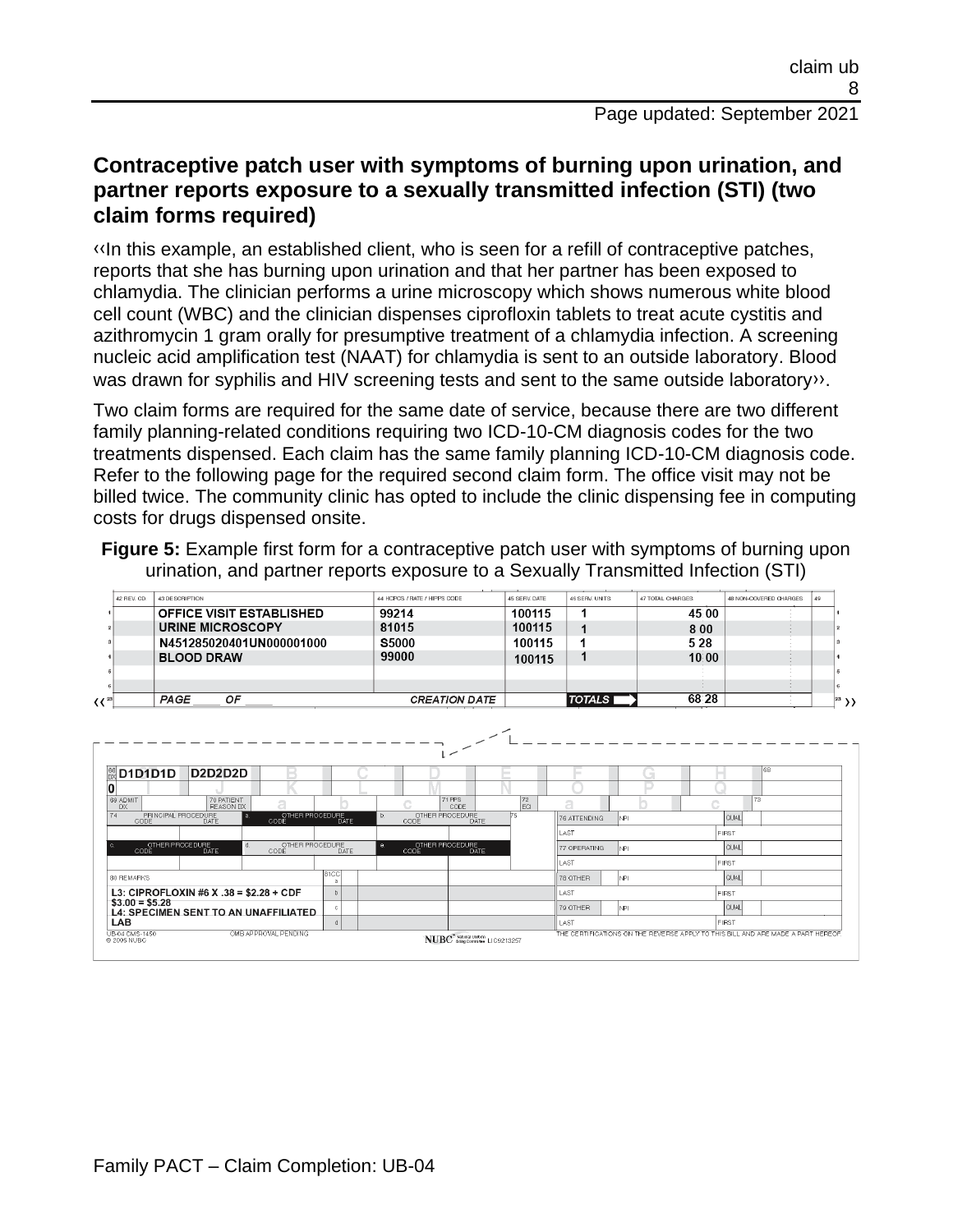Contraceptive patch user with symptoms of burning upon urination, and the partner reporting exposure to a Sexually Transmitted Infection (STI) (second claim form) (continued)

The second claim form includes the drug to treat STI exposure onsite (refer to the first claim form on the preceding page). Both the product ID qualifier (N4) and NDC are required on the claims.

**Note:** Unit of measure and numeric quantity are optional. Absence of these two elements will not result in claim denial.

[‹‹](#page-15-0)**Figure 6:** Example second form for a contraceptive patch user with symptoms of burning upon urination, and partner reports exposure to a Sexually Transmitted Infection (STI[\)››](#page-15-1)

| 42 REV. CD.                         | 43 DESCRIPTION                   |                                           |                              |                     | 44 HCPCS / RATE / HIPPS CODE                       | 45 SERV. DATE                   | 46 SERV. UNITS    | 47 TOTAL CHARGES |       | 48 NON-COVERED CHARGES | 49 |
|-------------------------------------|----------------------------------|-------------------------------------------|------------------------------|---------------------|----------------------------------------------------|---------------------------------|-------------------|------------------|-------|------------------------|----|
|                                     |                                  | 20123456789UN000001000                    |                              |                     | Q0144                                              | 100115                          | 1                 |                  | 24 28 |                        |    |
|                                     |                                  |                                           |                              |                     |                                                    |                                 |                   |                  |       |                        |    |
|                                     |                                  |                                           |                              |                     |                                                    |                                 |                   |                  |       |                        |    |
|                                     |                                  |                                           |                              |                     |                                                    |                                 |                   |                  |       |                        |    |
|                                     |                                  |                                           |                              |                     |                                                    |                                 |                   |                  |       |                        |    |
|                                     |                                  |                                           |                              |                     |                                                    |                                 |                   |                  |       |                        |    |
|                                     | PAGE                             | OF                                        |                              |                     | <b>CREATION DATE</b>                               |                                 | <b>TOTALS</b>     |                  | 24 28 |                        |    |
|                                     |                                  |                                           |                              |                     |                                                    |                                 |                   |                  |       |                        |    |
|                                     | $\frac{66}{000}$ D1D1D1D         | <b>D2D2D2D</b>                            |                              |                     |                                                    |                                 |                   | $\sim$           |       | 68                     |    |
|                                     |                                  |                                           |                              |                     | 71 PPS                                             |                                 |                   |                  |       | 73                     |    |
|                                     |                                  | 70 PATIENT<br>REASON DX<br>$\overline{a}$ | ā                            |                     | CODE<br>h                                          | $\vert_{\text{ECI}}^{72}$<br>75 | a<br>76 ATTENDING | İмPI             |       | QUAL                   |    |
|                                     | PRINCIPAL PROCEDURE<br>CODE DATE |                                           | OTHER PROCEDURE<br>CODE DATE |                     | OTHER PROCEDURE<br>CODE DATE                       |                                 | LAST              |                  | FIRST |                        |    |
|                                     | OTHER PROCEDURE<br>CODE DATE     | d                                         | OTHER PROCEDURE<br>CODE      | <b>DATE</b>         | OTHER PROCEDURE<br>$\theta$<br><b>CODE</b><br>DATE |                                 | 77 OPERATING      | NPI.             |       | <b>QUAL</b>            |    |
|                                     |                                  |                                           |                              |                     |                                                    |                                 | LAST              |                  | FIRST |                        |    |
|                                     |                                  |                                           |                              | 81CC <br>a          |                                                    |                                 | 78 OTHER          | NPI.             |       | QUAL                   |    |
| 69 ADMIT<br>DX<br><b>80 REMARKS</b> |                                  |                                           |                              | b<br>$\ddot{\circ}$ |                                                    |                                 | LAST<br>79 OTHER  | NPI.             | FIRST | <b>QUAL</b>            |    |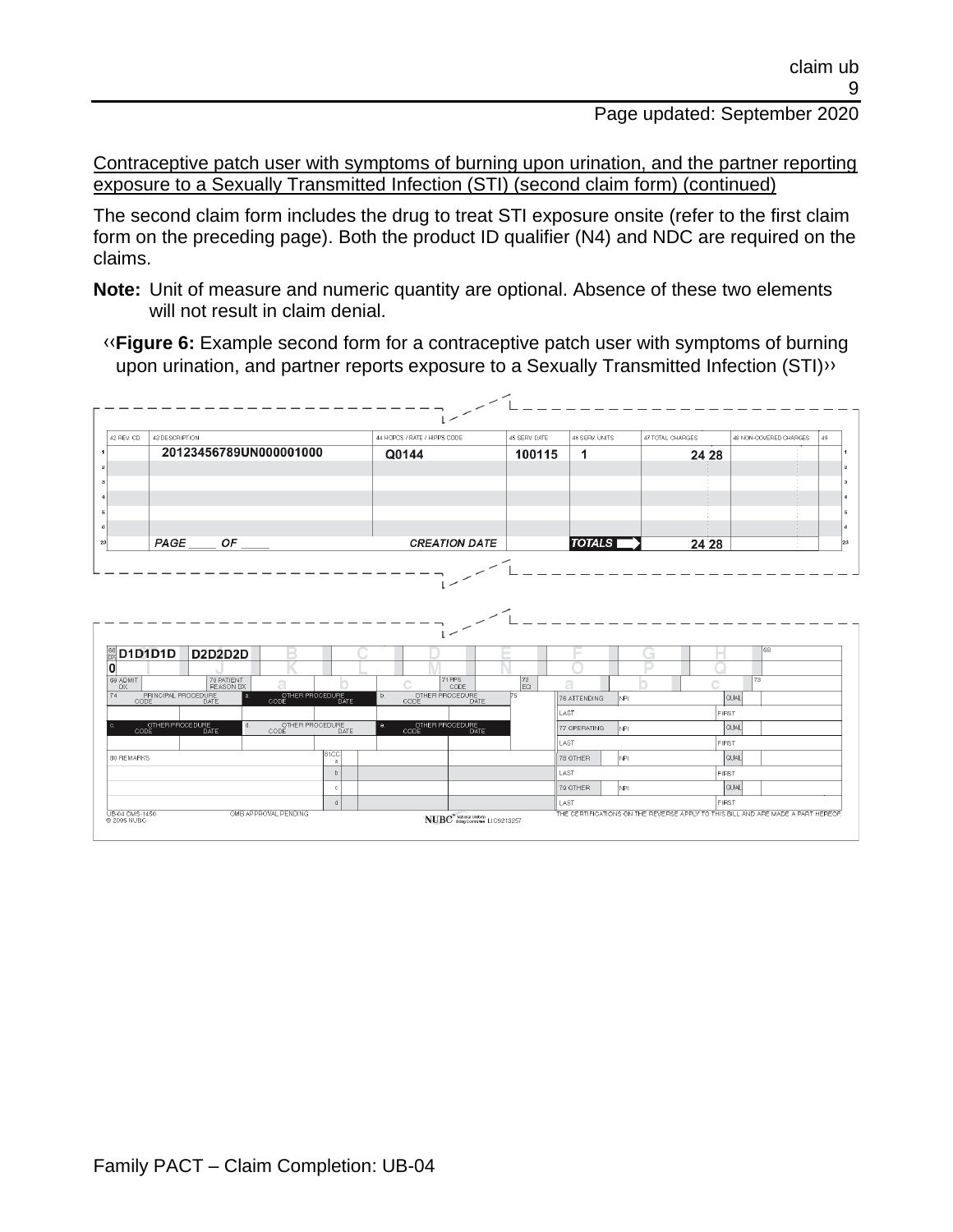## **Education and counseling visit with a Physician's Assistant (PA)**

[‹‹I](#page-15-0)n this example a female client who is an established depo medroxyprogesterone acetate (DMPA) user is seen for concerns with irregular vaginal bleeding. She receives counseling from a PA regarding the side effects of DMPA and wants to continue with the method. The total time of the visit is 20 minute[s››.](#page-15-1) This example shows how the rendering provider bills for the procedure. The PA works under the supervision of a physician. Enter the supervising physician's individual NPI in Box 76, the billing Family PACT provider's NPI in Box 77 and the name of the PA, title and the PA's individual NPI in Box 80.

**Figure 7:** Example form for education and counseling visit with a Physician's Assistant (PA) 44 HCPCS / RATE / HIPPS CODE 45 SERV. DATE 46 SERV. UNITS CHARGES 43 DESCRIPTION

![](_page_9_Figure_4.jpeg)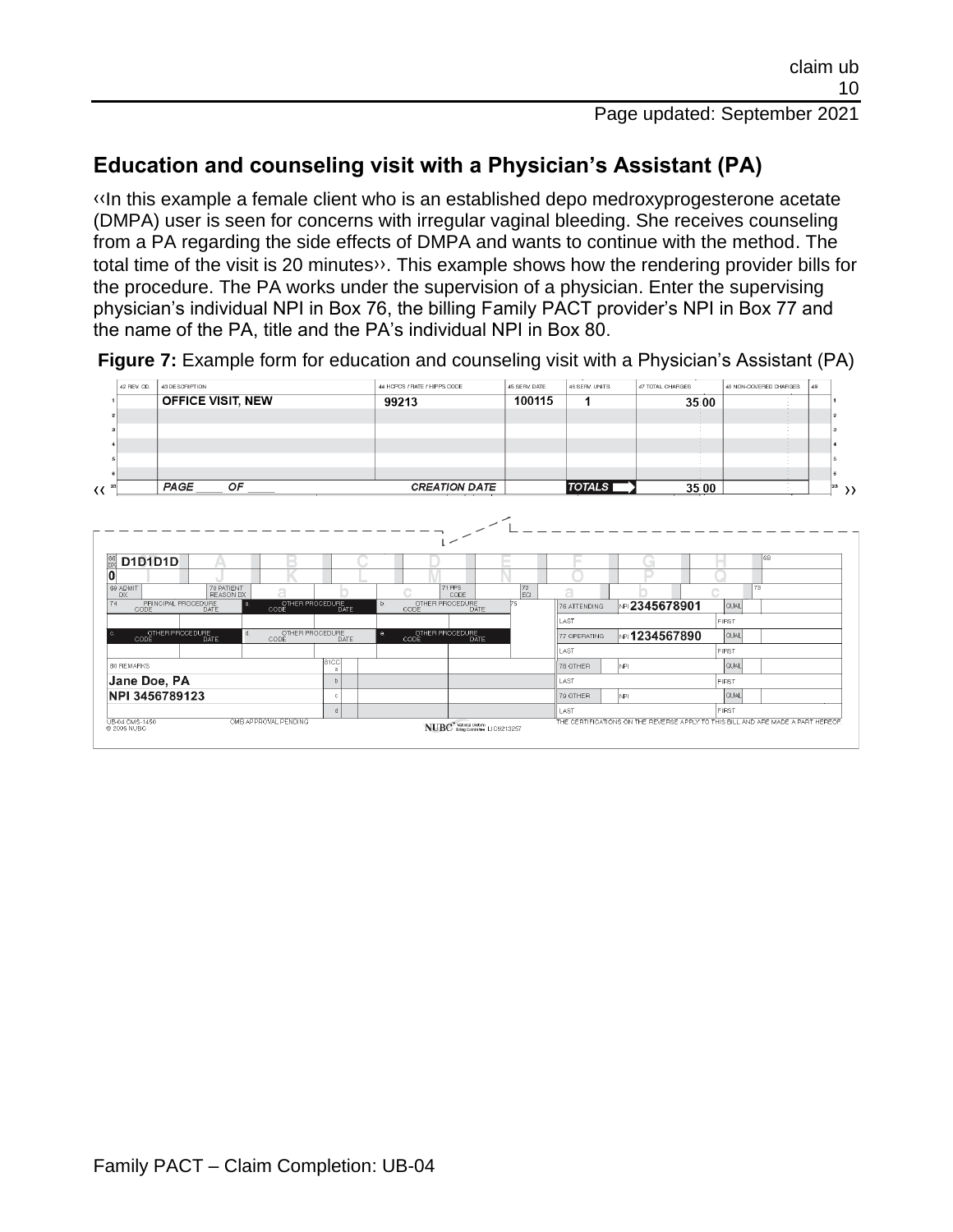## **Intrauterine contraceptive (IUC) removal and the start of oral contraceptives on the same date of service (two claim forms required)**

In this example an established client has an expired IUC for removal and would like to start using an oral contraceptive. [‹‹A](#page-15-0)fter uncomplicated removal of the IUC, the clinician provided contraceptive counseling and prescribed and dispensed 13 cycles of oral contraceptives. The total time of the visit (excluding the IUD removal) was 23 minutes[.››](#page-15-1)

The clinician provided 15 minutes of contraceptive counseling

Two claim forms are required for the same date of service because there are two contraceptive management ICD-10-CM diagnosis codes

Refer to the following page for the second claim form

The first claim form should include the information below. Do not bill for an Evaluation and Management (E&M) visit with IUC removal on the same date of service

**Figure 8:** Example first form for Intrauterine contraceptive (IUC) removal and the start of oral contraceptives on the same date of service

| 42 REV. CD.       | 43 DESCRIPTION                                                        |                   | 44 HCPCS / RATE / HIPPS CODE                               | 45 SERV. DATE         | 46 SERV. UNITS           | 47 TOTAL CHARGES |              | 48 NON-COVERED CHARGES | 49 |
|-------------------|-----------------------------------------------------------------------|-------------------|------------------------------------------------------------|-----------------------|--------------------------|------------------|--------------|------------------------|----|
|                   | <b>REMOVE IUC</b>                                                     |                   | 58301AG                                                    | 100115                | 1                        |                  | 78:00        |                        |    |
|                   | <b>IUC REMOVAL SUPPLIES</b>                                           |                   | 58301UA                                                    | 100115                | 1                        |                  | 30 00        |                        |    |
|                   |                                                                       |                   |                                                            |                       |                          |                  |              |                        |    |
|                   |                                                                       |                   |                                                            |                       |                          |                  |              |                        |    |
|                   |                                                                       |                   |                                                            |                       |                          |                  |              |                        |    |
|                   |                                                                       |                   |                                                            |                       |                          |                  |              |                        |    |
|                   | PAGE<br>OF                                                            |                   | <b>CREATION DATE</b>                                       |                       | <b>TOTALS</b>            |                  | 108 00       |                        |    |
|                   |                                                                       |                   |                                                            |                       |                          |                  |              |                        |    |
|                   | D1D1D1D                                                               |                   |                                                            |                       |                          | <b>Ford</b>      |              | 68                     |    |
| 69 ADMIT<br>DX.   | 70 PATIENT<br>ā<br><b>REASON DX</b>                                   |                   | 71 PPS<br>c<br>CODE                                        | $\sqrt{\frac{72}{2}}$ | a                        |                  | Ĉ            | 173                    |    |
|                   | PRINCIPAL PROCEDURE<br>OTHER PROCEDURE<br>CODE DATE<br>$\overline{a}$ |                   | OTHER PROCEDURE<br>b.<br><b>DATE</b><br>CODE               | 75                    | 76 ATTENDING<br>NPL.     |                  |              | <b>QUAL</b>            |    |
|                   | d                                                                     |                   |                                                            | LAST                  |                          |                  | FIRST        |                        |    |
|                   | OTHER PROCEDURE<br>OTHER PROCEDURE<br><b>DATE</b><br>CODE             | <b>DATE</b>       | OTHER PROCEDURE<br>$\theta$ .<br>CODE <sup>1</sup><br>DATE |                       | 77 OPERATING<br>NPI.     |                  |              | <b>QUAL</b>            |    |
|                   |                                                                       | <b>81CC</b>       |                                                            | LAST                  |                          |                  | <b>FIRST</b> |                        |    |
| <b>80 REMARKS</b> |                                                                       | a<br>$\mathbf{b}$ |                                                            |                       | NPI.<br>78 OTHER<br>LAST |                  | FIRST        | <b>QUAL</b>            |    |
|                   |                                                                       | $\circ$           |                                                            |                       | 79 OTHER<br>NPI.         |                  |              | <b>QUAL</b>            |    |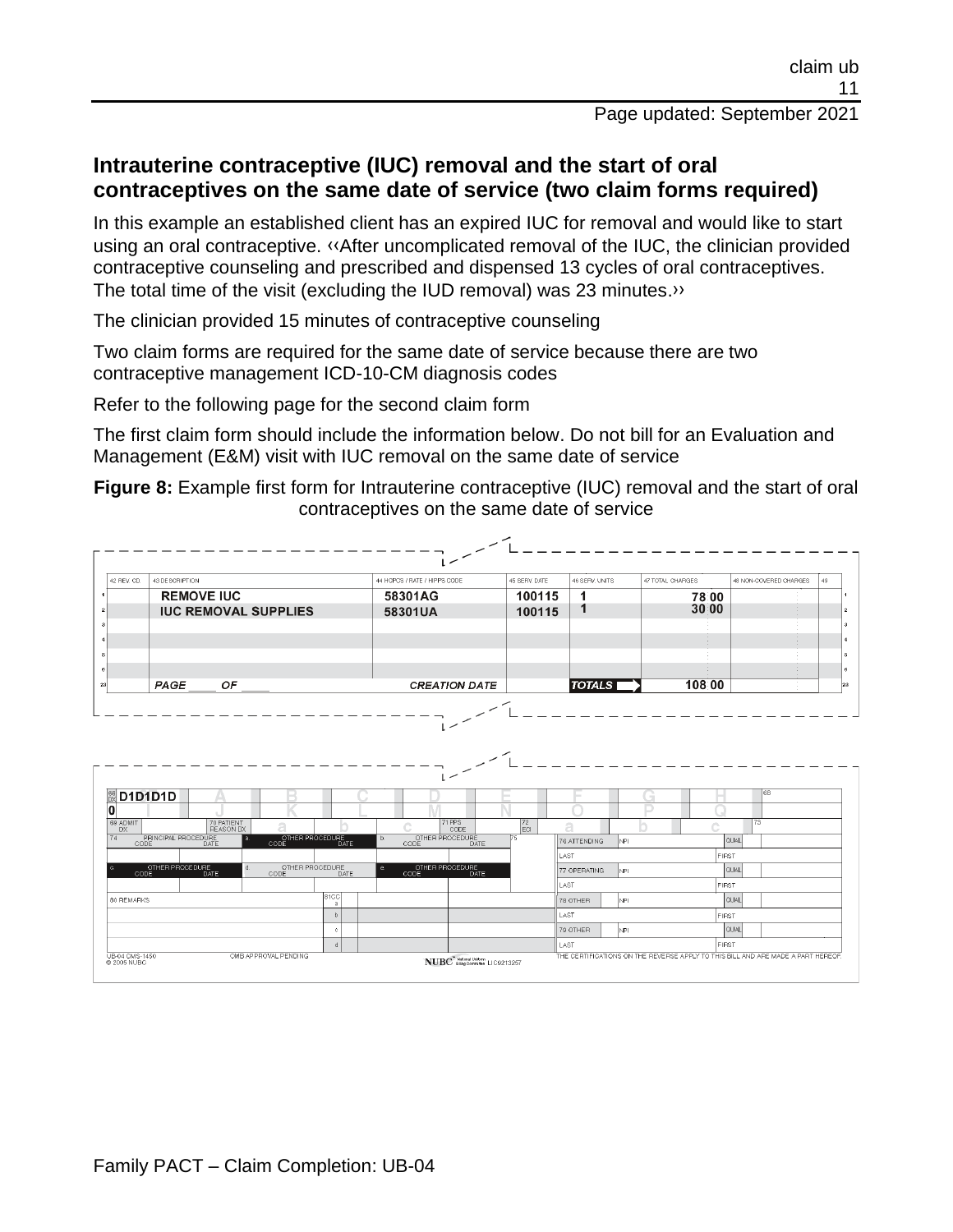Intrauterine contraceptive (IUC) removal and the start of oral contraceptives on the same date of service (second claim form) (continued)

The second claim form includes the oral contraceptives dispensed onsite (refer to the first claim form on the preceding page).

Both the product ID qualifier (N4) and National Drug Code (NDC) are required on the claim because the oral contraceptive dispensed (claim line 1) is a "physician-administered" drug. Providers enter the product ID qualifier/NDC number immediately followed by the unit of measure/numeric quantity for the contraceptive in the *Description* field (Box 43). Refer to Part 2, Medi-Cal Manual section *Physician-Administered Drugs – NDC: UB-04 Billing Instructions* for help.

**Note:** Unit of measure and numeric quantity are optional. Absence of these two elements will not result in claim denial.

**Figure 9:** Example second form for Intrauterine contraceptive (IUC) removal and the start of oral contraceptives on the same date of service

|             | <b>OFFICE VISIT, ESTABLISHED</b> | 99213-25                     | 100115       |                | 35 00            |                        |    |  |
|-------------|----------------------------------|------------------------------|--------------|----------------|------------------|------------------------|----|--|
|             | N400062190115UN000013000         | S4993                        | 100115       | 13             | 156 00           |                        |    |  |
| 42 REV. CD. | 43 DESCRIPTION                   | 44 HCPCS / RATE / HIPPS CODE | 45 SERV DATE | 46 SERV. UNITS | 47 TOTAL CHARGES | 48 NON-COVERED CHARGES | 49 |  |

![](_page_11_Figure_8.jpeg)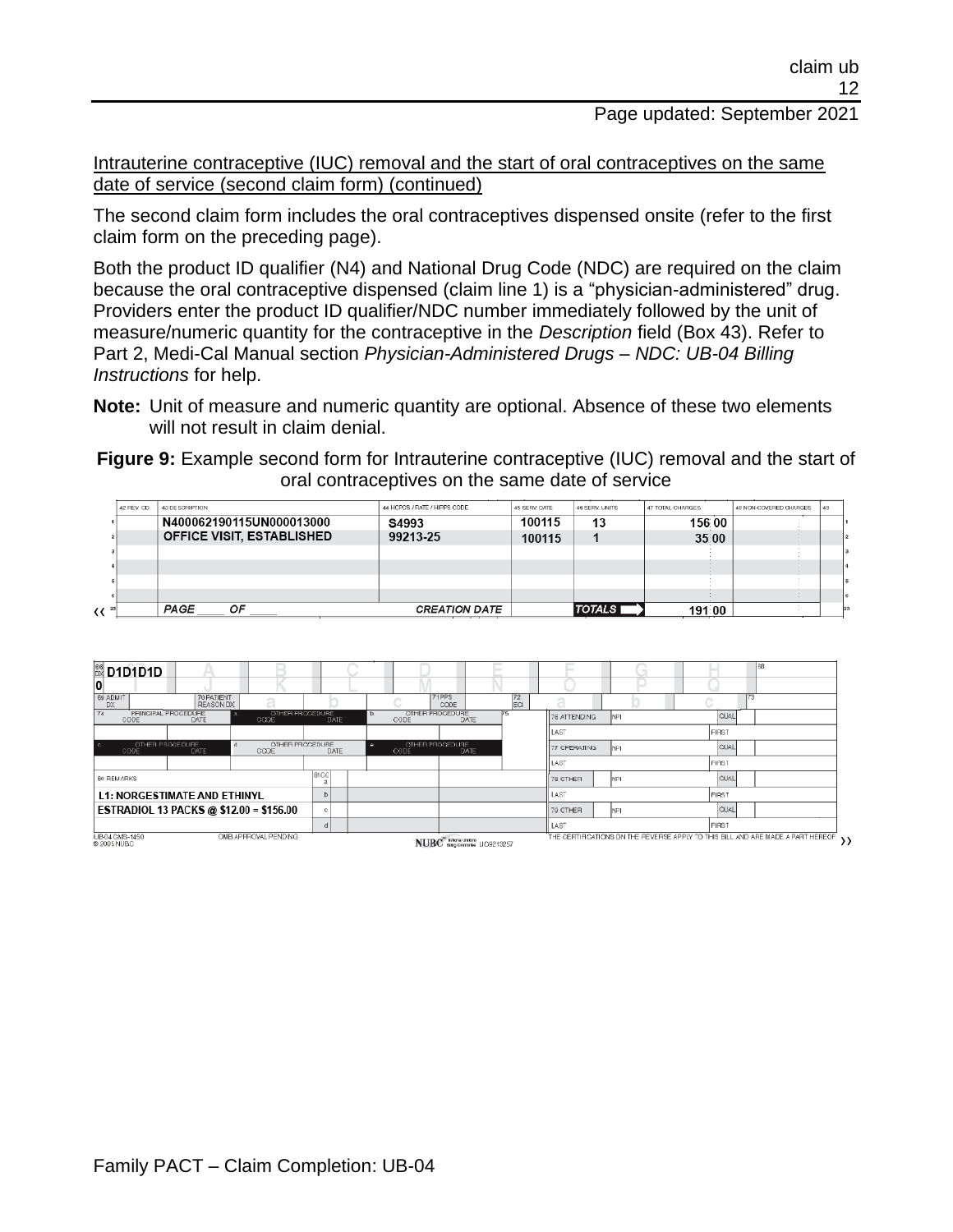## **Office visit, positive sexually transmitted infections (STI) test results and drug onsite administration**

[‹‹I](#page-15-0)n this example, an established client who uses oral contraceptives tested positive for syphilis (with a positive confirmatory test) at her previous family planning visit». She receives an intramuscular injection of penicillin G benzathine, 2,400,000 units.

Both the product ID qualifier N4 and National Drug Code (NDC) are required on the claim because the drug dispensed (claim line 2) is a "physician-administered" drug (PAD). Providers enter the product ID qualifier/NDC number immediately followed by the unit of measure/numeric quantity for the drug in the *Description* field (Box 43). Refer to Part 2, Medi-Cal Manual section P*hysician-Administered Drugs – NDC: UB-04 Billing Instructions*  for help.

To calculate the charges for penicillin G benzathine, the cost of the injection and the administration fee must be determined. The price listed on the Medi-Cal Rates page of the Medi-Cal website for penicillin G benzathine includes a one-time administration fee. Since the administration fee is paid only once for each drug administered, subsequent units claimed must have the administration fee subtracted from the published rate. This difference is the cost of the injection. Multiply this cost with the number of units. For penicillin G benzathine, this would include the cost per unit multiplied by 23 units. To calculate the total charge, the cost for 23 units is added to the rate of the drug on file (which includes the onetime administration fee). Refer to the *Drugs: Onsite Dispensing Billing Instructions* section of this manual for specific instructions on the one-time administration fee.

**Note:** Unit of measure and numeric quantity are optional. Absence of these two elements will not result in claim denial.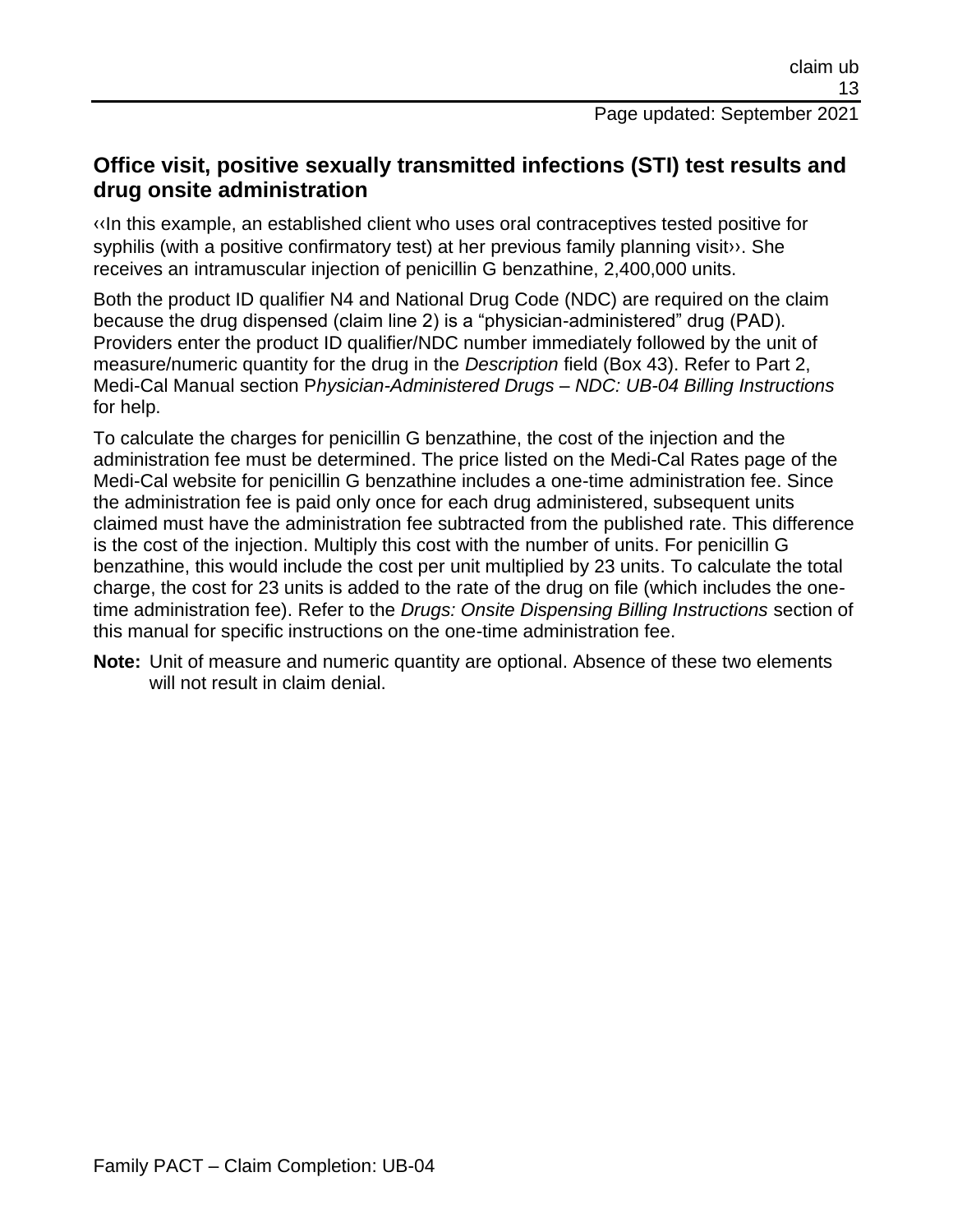#### **Figure 10:** Example form for office visit, positive STI test results and drug onsite administration

| 42 REV. CD.                                   | 43 DESCRIPTION                                          |                                        | 44 HCPCS / RATE / HIPPS CODE                          |           |                       |            |             |                         |
|-----------------------------------------------|---------------------------------------------------------|----------------------------------------|-------------------------------------------------------|-----------|-----------------------|------------|-------------|-------------------------|
|                                               | OFFICE VISIT, ESTABLISHED                               |                                        | 99213                                                 | 100115    | 1                     | 35 00      |             |                         |
|                                               | N412345678901ML0000004000                               |                                        | J0561                                                 | 100115    | 24                    | 123:00     |             | ۰                       |
|                                               |                                                         |                                        |                                                       |           |                       |            |             | a                       |
|                                               |                                                         |                                        |                                                       |           |                       |            |             |                         |
|                                               |                                                         |                                        |                                                       |           |                       |            |             | 5                       |
|                                               |                                                         |                                        |                                                       |           |                       |            |             | 6                       |
| 23                                            | PAGE<br>ОF                                              |                                        | <b>CREATION DATE</b>                                  |           | TOTALS                | 158 00     |             | $\left  \right ^{23}$ ) |
|                                               |                                                         |                                        |                                                       |           |                       |            |             |                         |
| D1D1D1D                                       | <b>D2D2D2D</b>                                          |                                        |                                                       |           |                       | <b>All</b> | 68          |                         |
|                                               | 70 PATIENT                                              | ā                                      | <b>71 PPS</b><br>Ċ                                    | 72        | а                     |            | 73          |                         |
| <b>DX</b><br>CODE                             | <b>REASON DX</b><br>PRINCIPAL PROCEDURE<br>l al<br>DATE | OTHER PROCEDURE<br>CODE DATE           | CODE<br>OTHER PROCEDURE<br>$b$<br><b>DATE</b><br>CODE | ECI<br>75 | İNPI.<br>76 ATTENDING |            | <b>QUAL</b> |                         |
|                                               |                                                         |                                        |                                                       |           | LAST                  |            | FIRST       |                         |
| CODE                                          | OTHER PROCEDURE<br>đ<br>DATE                            | OTHER PROCEDURE<br><b>DATE</b><br>CODE | OTHER PROCEDURE<br>$\theta$<br>DATE<br>CODE           |           | 77 OPERATING          | NPL.       | <b>QUAL</b> |                         |
|                                               |                                                         |                                        |                                                       |           | LAST                  |            | FIRST       |                         |
|                                               |                                                         | 81CC<br>a                              |                                                       |           | 78 OTHER              | NPI.       | <b>QUAL</b> |                         |
|                                               |                                                         | $\overline{b}$                         |                                                       |           | LAST                  |            | FIRST       |                         |
| 66<br>DX<br>0<br>69 ADMIT<br>7d<br>80 REMARKS |                                                         | $\circ$                                |                                                       |           | 79 OTHER              | NPL.       | <b>QUAL</b> |                         |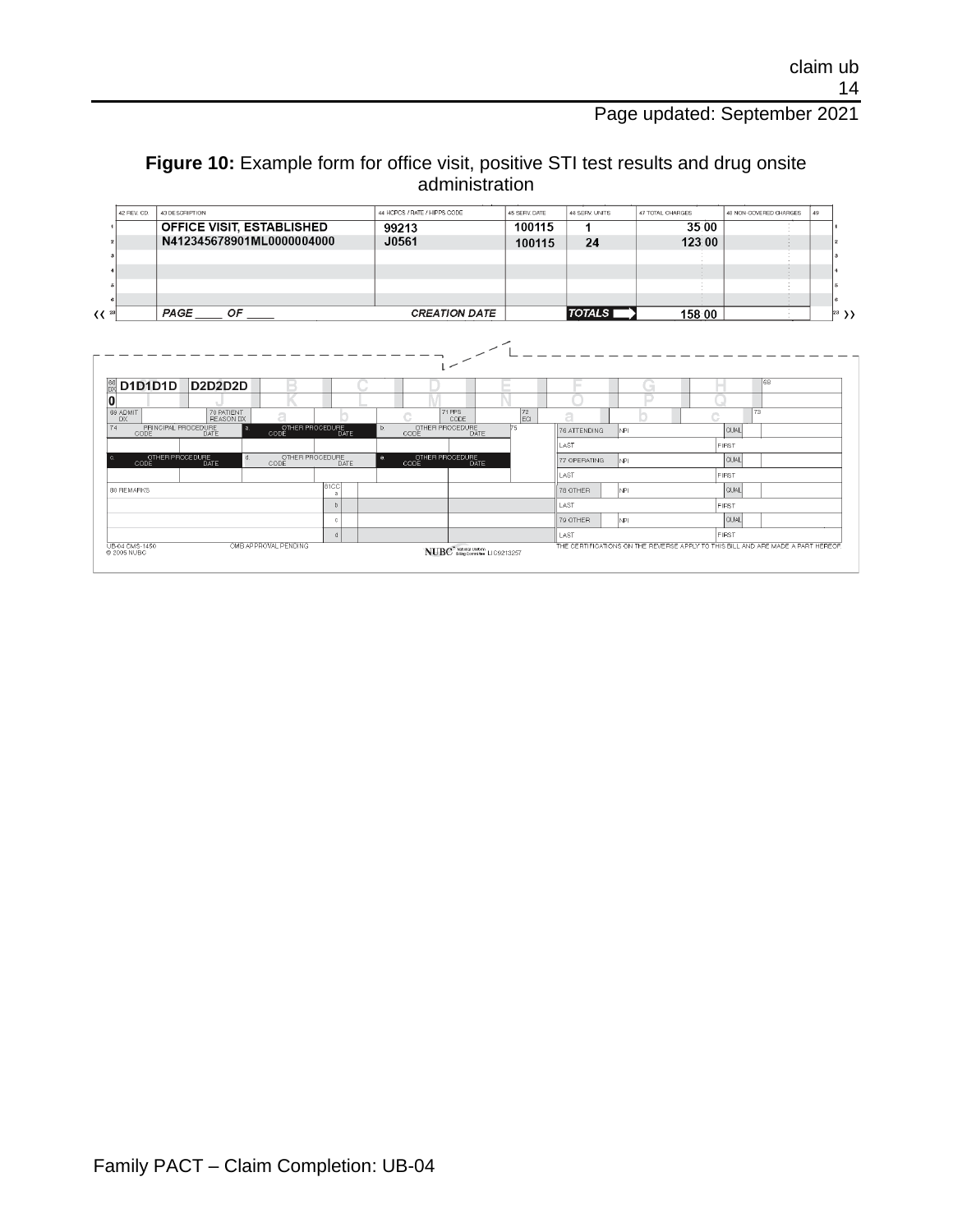## **Initial visit with on-site dispensing of diaphragm (wide seal)**

[‹‹I](#page-15-0)n this example, the services of a hospital outpatient department include an initial visit for contraception with a complete client history and counseling. The point-of-care pregnancy test is clinically indicated and is negative. Contraceptive diaphragm (wide seal), condoms and jelly were dispensed on-site. Total clinician time is 35 minutes.<sup>>></sup>

The *Remarks* field (Box 80) must include a required statement that lists dispensed supplies.

**Figure 11:** Example form for Initial visit with on-site dispensing of diaphragm (wide seal)

| 42 BEV CD                                           | 43 DESCRIPTION                   |                                   |                              |                   | 44 HCPCS / RATE / HIPPS CODE           | 45 SERV DATE                | 46 SERV UNITS           | 47 TOTAL CHARGES            |              | 48 NON-COVERED CHARGES | 49 |
|-----------------------------------------------------|----------------------------------|-----------------------------------|------------------------------|-------------------|----------------------------------------|-----------------------------|-------------------------|-----------------------------|--------------|------------------------|----|
|                                                     |                                  | <b>OFFICE VISIT, NEW</b>          |                              |                   | 99203                                  | 100117                      | 1                       |                             | 80 00        |                        |    |
|                                                     |                                  | <b>PREGNANCY TEST</b>             |                              |                   | 81025                                  | 100117                      | $\overline{\mathbf{1}}$ |                             | 10 00        |                        |    |
|                                                     |                                  | <b>DIAPHRAGM WIDE SEAL</b>        |                              |                   | A4266                                  | 100117                      | 1                       |                             | 47.36        |                        |    |
|                                                     |                                  | <b>CONDOMS, MALE</b>              |                              |                   | A4267                                  | 100117                      | 20                      |                             | 6 16         |                        |    |
|                                                     |                                  | <b>SPERMICIDAL GEL/JELLY/FOAM</b> |                              |                   | A4269U1                                | 100117                      | 30                      |                             | 693          |                        |    |
|                                                     |                                  |                                   |                              |                   |                                        |                             |                         |                             |              |                        |    |
|                                                     | PAGE                             | ОF                                |                              |                   | <b>CREATION DATE</b>                   |                             | <b>TOTALS</b>           |                             | 150 45       |                        |    |
|                                                     |                                  |                                   |                              |                   |                                        |                             |                         |                             |              |                        |    |
|                                                     | <b>D1D1D1D</b>                   | <b>D2D2D2D</b>                    |                              |                   |                                        |                             |                         | $\mathcal{L}_{\mathcal{A}}$ |              | 68                     |    |
|                                                     |                                  | 70 PATIENT                        |                              |                   | 71 PPS                                 |                             |                         |                             |              | 173                    |    |
| DX                                                  |                                  | <b>REASON DX</b><br>$\mathbf{a}$  | ă                            |                   | CODE<br>OTHER PROCEDURE<br>$\mathbf b$ | $\sqrt{\frac{72}{E}}$<br>75 | a                       |                             |              |                        |    |
|                                                     | PRINCIPAL PROCEDURE<br>CODE DATE |                                   | OTHER PROCEDURE<br>CODE DATE |                   | DATE<br>CODE                           |                             | 76 ATTENDING<br>LAST    | <b>NPI 2345678901</b>       | <b>FIRST</b> | QUAL                   |    |
|                                                     |                                  | d                                 | OTHER PROCEDURE              |                   | OTHER PROCEDURE<br>$\mathbf{R}$        |                             | 77 OPERATING            |                             |              | <b>QUAL</b>            |    |
|                                                     | OTHER PROCEDURE                  | DATE                              | CODE                         | DATE              | CODE<br>DATE                           |                             | LAST                    | № 1234567890                |              | FIRST                  |    |
|                                                     |                                  |                                   |                              | <b>81CC</b><br>-a |                                        |                             | 78 OTHER                | NPI.                        |              | QUAL                   |    |
|                                                     | <b>SEE ATTACHMENT</b>            |                                   |                              | $\mathbf b$       |                                        |                             | LAST                    |                             | <b>FIRST</b> |                        |    |
| $\frac{66}{D}$<br>0<br>69 ADMIT<br>74<br>80 REMARKS |                                  |                                   |                              | $\circ$           |                                        |                             | 79 OTHER                | NPI                         |              | QUAL                   |    |

In the *Remarks* field (box 80) above, or on an 8.5 by 11-inch sheet of paper, document the following and attach to the claim:

- L3: Diaphragm Wide Seal at 43.05 times 1 equals \$43.05 plus CDF 4.30 equals \$47.35
- L4: Male Condoms at .28 times 20 equals \$5.60 plus CDF .56 equals \$6.16
- L5: [‹‹J](#page-15-0)ell[y››](#page-15-1) at .21 times 30 gm equals \$6.30 plus CDF .63 equals \$6.93